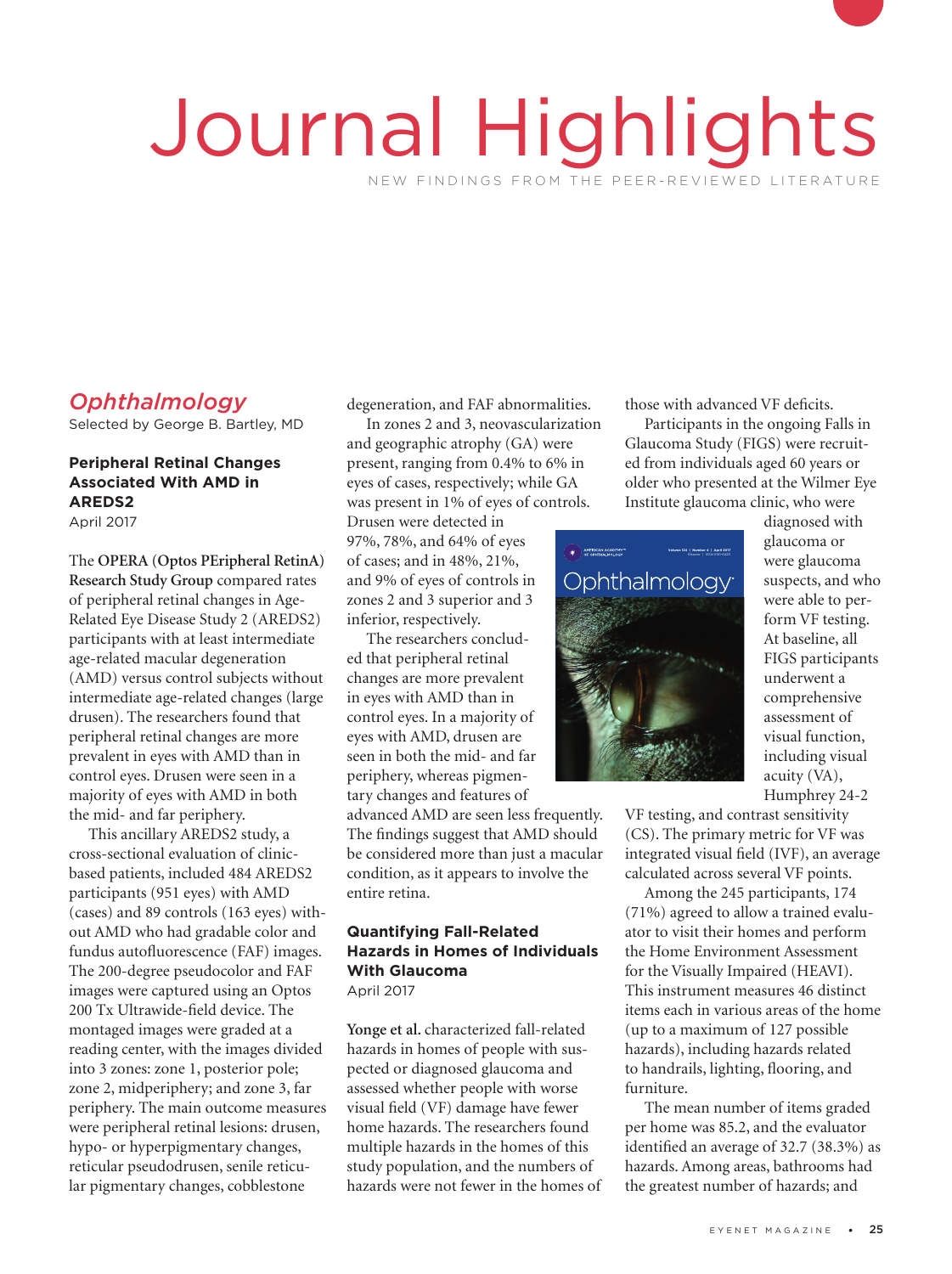

the most common hazard in all rooms related to lighting (inadequate illumination or exposed bulbs).

The researchers found no significant association between total home hazards or number of hazards in any given room and IVF sensitivity, CS, or VA. Further, although IVF sensitivity, CS, and VA were not associated with home lighting levels, brighter room lighting was noted in the homes of participants with higher median income.

The researchers concluded that home hazards were common in this study population and that hazard numbers were not lower for those with worse VF damage. These findings suggest that people with more advanced glaucoma do not adapt their homes for safety; and, thus, further work is needed to develop interventions to reduce fall hazards in this high-risk group.

## **Outcomes of NAION in Patients With and Without Diabetes Mellitus**

April 2017

People with diabetes mellitus (DM) are known to have a greater risk of nonarteritic anterior ischemic optic neuropathy (NAION) than those without DM. **Sharma et al.** compared the visual outcomes, predictors of visual outcomes, and prevalence of bilateral/ sequential NAION in these 2 groups of patients. The authors found that the visual acuity (VA) levels at presentation with NAION and at final follow-up were not significantly different between diabetic patients and nondiabetic controls, even though diabetic patients had a higher prevalence of cardiovascular risk factors.

Study participants included 30 patients with DM and 62 without DM (control patients) who presented within 4 weeks of onset of NAION symptoms. Of these 92 patients who completed baseline demographic assessments, 81 had clinical follow-up for ≥3 months and were included in the final visual outcomes. (Median follow-up duration was 38.7 weeks in diabetic patients and 52.9 weeks in nondiabetic patients.) The main outcome measure was visual acuity at last follow-up.

In nondiabetic patients, the most prevalent risk factor for NAION was hyperlipidemia (62.9%); for diabetic patients, NAION risk factors included hypertension (83.3%), hyperlipidemia (83.3%), and small cup-to-disc ratio (63.3%). Sequential NAION occurred in 36.8% of diabetic patients and 20.9% of nondiabetic patients. At last followup, 48% of diabetic and 62% of nondiabetic patients had VA better than 20/40. Similar proportions of diabetic and nondiabetic patients (8 [27%] diabetic and 14 [22.5%] nondiabetic patients) recorded a final follow-up vision of 1.0 logMAR or worse at a minimum of 3 months. Ischemic heart disease (odds ratio [OR],  $7.21$ ;  $p < .001$ ) and greater age  $(OR, 1.05; p = .045)$  were associated with increased risk for final VA <20/200 in the multiple regression model (OR, 4.35; p = .011).

The researchers concluded that their analysis of VA outcomes in patients with NAION demonstrates that DM does not affect final VA, despite its association with increased NAION risk. Further, they found that ischemic heart disease may be an independent risk factor for worse final VA after the acute disease has resolved.

*—Summaries by Marianne Doran*

## *American Journal of Ophthalmology*

Selected by Richard K. Parrish II, MD

## **Association of Nocturnal BP Dips and Optic Disc Hemorrhage in NTG Patients** April 2017

**Kwon et al.** performed a case-control study of patients with normal-tension glaucoma (NTG) to assess whether there is an association between nocturnal dips in blood pressure (BP) and optic disc hemorrhage (OHD). They also evaluated the possible linkage between ODH and visual field progression (VFP). They found that "overdipping" is a significant risk factor for ODH and that the presence of ODH is a strong predictor of VFP.

The study included 349 Korean adults with NTG (698 eyes) who underwent 24-hour monitoring of intraocu-

lar pressure (IOP) and ambulatory BP. All patients were examined by optic disc photography every 4-6 months and completed at least 5 reliable visual field tests during follow-up (minimum, 3 years).

The researchers noted that a reduction of nocturnal BP in the range of 10%-20% relative to daytime BP levels is usually observed in normotensive subjects and in the majority of hypertensive patients. For this study, subjects within that range were classified as physiologic dippers; nonphysiologic dippers were defined as overdippers (>20% reduction in nocturnal BP) and nondippers (<10% reduction).

Among all eyes, ODH was detected in 15.3% and VFP in 8.6%. The frequency of ODH was significantly greater among overdippers than either nondippers or physiologic dippers. Throughout follow-up, overdipping remained a significant and independent risk factor for ODH. The rate of VFP was 6% for physiologic dippers, 7% for nondippers, and 24% for overdippers. The cumulative probability of VFP was significantly greater in eyes with 1 episode of ODH than in eyes without ODH, and eyes with recurrent ODH  $(\geq 2$  episodes) had significantly greater cumulative probability of VFP compared with those that had only 1 episode of ODH.

The researchers concluded that nocturnal overdipping is a risk factor for the occurrence of ODHs during follow-up in NTG eyes. Further, they found that ODH is a potent prognostic factor for glaucomatous VFP. They noted that their findings support the idea that occurrence of ODH may be associated with IOP-independent risk factors and that vascular mechanisms may play an important role in the pathogenesis of OHD.

## **Head-Mounted Display Technology for Low-Vision Rehabilitation and Vision Enhancement**  April 2017

**Ehrlich et al.** provided an overview of head-mounted display (HMD) technology and devices for vision rehabilitation and enhancement, including their potential advantages over conventional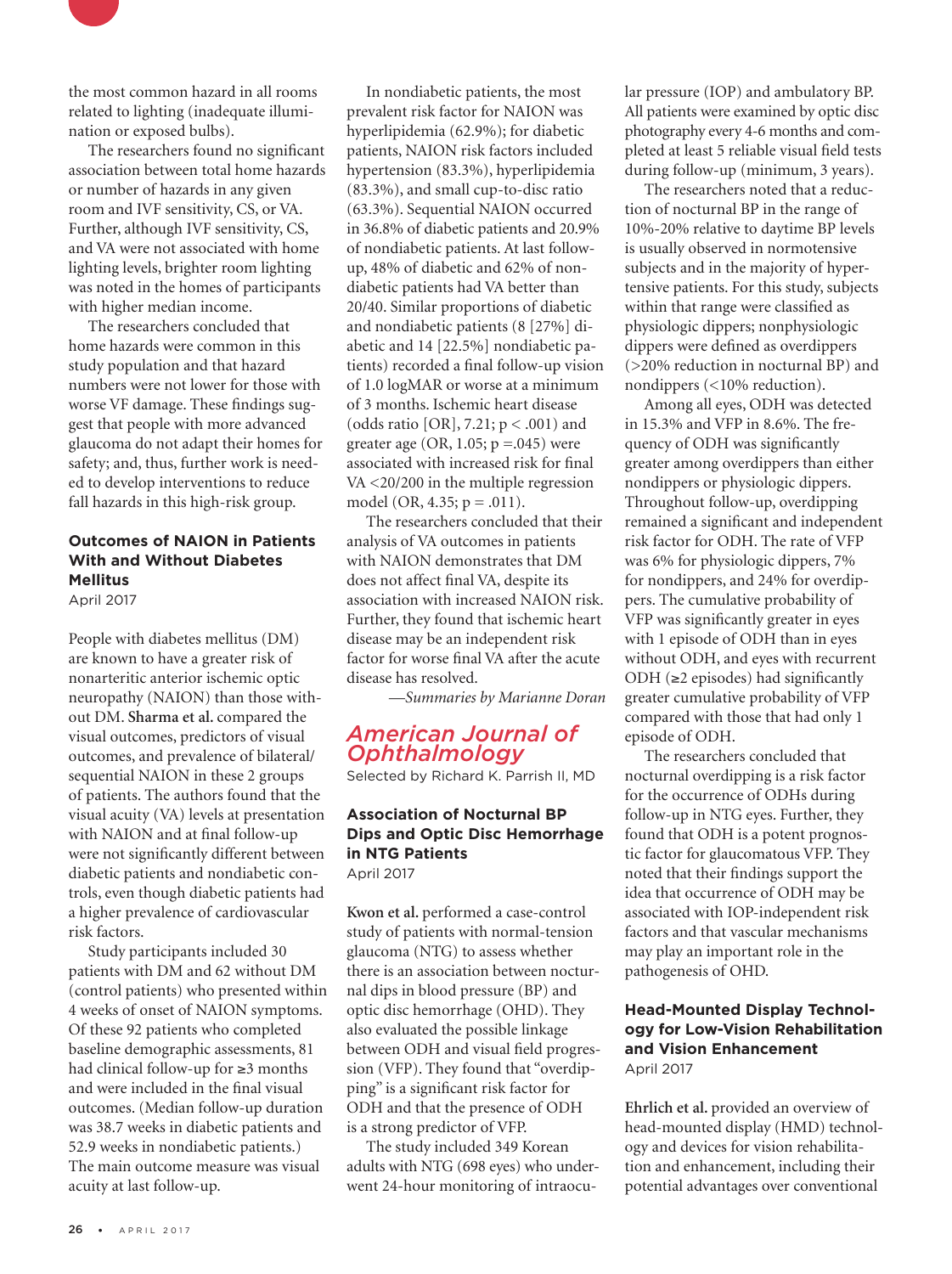low-vision aids (LVAs). Drawing on key literature and professional experience, the authors noted that the newer technology may be particularly helpful for patients with peripheral vision loss and that see-through displays such as retinal projection devices have the greatest potential as LVAs.

Although many LVAs and rehabilitation strategies have been used for years, little is known about their efficacy. Traditionally, LVAs consisted of magnifiers, spectacle-mounted optical aids, and devices to enlarge images, increase illumination, improve contrast, and reduce glare.

HMDs, originally developed for military use, have been adapted for low vision as costs decreased. They are a type of electronic visual aid that attaches to the user's head and presents information directly to the user's eyes. HMDs have been shown to improve constricted peripheral fields, night vision, and visual acuity; however, their effectiveness compared with standard LVAs has not been adequately studied. The display types and optical designs of HMD systems vary widely in terms of field of view, illumination, resolution, color, stereopsis, effect on head motion, user interface, and relationship to the user's eyes. The selection of appropriate devices should be tailored to the unique needs of specific patient populations.

The authors concluded that HMD systems may offer advantages over conventional LVAs, including the ability to couple image-processing software with a wearable display system. Use of HMDs is likely to increase as improvements are made to the displays, software capabilities, and aesthetic appearance of the systems. Future research is warranted to compare newer and older devices with respect to their ability to address the rehabilitation goals of diverse patients.

#### **Ahmed vs. Baerveldt Implants for Glaucoma: 5-Year Pooled Analysis** April 2017

**Christakis et al.** conducted a pooled analysis of 2 randomized clinical studies to compare efficacy of the Ahmed-FP7

and Baerveldt BG101-350 glaucoma drainage devices. The authors found that the Baerveldt implant was less likely to fail over 5 years and was associated with decreases in mean intraocular pressure (IOP), rate of glaucoma surgery, and number of glaucoma medications required. However, the risk of hypotony was lower with the Ahmed device.

The authors examined data for 514 patients with advanced, uncontrolled glaucoma (trabeculectomy had failed or was at high risk of failing) who had been randomized to receive the Ahmed or the Baerveldt device. Outcome measures included cumulative rate of device failure (based on target IOP of 6-18 mm Hg), rate of de novo glaucoma surgery, mean IOP, mean number of glaucoma medications, and visual acuity.

Preoperatively, mean IOP was 31.2 mm Hg in the Ahmed group and 31.8 in the Baerveldt group. Five years postoperatively, mean IOP was 15.8 mm Hg for patients with the Ahmed device and 13.2 mm Hg for those with the Baerveldt device ( $p < .001$ ). The average number of glaucoma medications was 1.9 in the Ahmed group and 1.5 in the Baerveldt group ( $p = .007$ ).

The 5-year cumulative failure rate was higher for patients with the Ahmed implant (49% vs. 37% for Baerveldt implant;  $p = .007$ ). In both groups, most device failures were ascribed to elevated IOP, but failure due to hypotony was more common in the Baerveldt group (4.5% vs. 0.4% for Ahmed group;  $p = .002$ ). De novo glaucoma surgery was more common among patients who received the Ahmed implant (16% vs. 8% for Baerveldt implant;  $p = .006$ ). Visual acuity was similar for the study groups and declined significantly over 5 years.

The authors concluded that the Baerveldt device appears superior in terms of efficacy outcomes, but it poses a higher risk of hypotony than the Ahmed implant. An analysis of risk factors for treatment failure is forthcoming, which may help to guide selection of the most appropriate drainage device for each patient.

*—Summaries by Lynda Seminara*

# *JAMA Ophthalmology*

Selected by Neil M. Bressler, MD, and Deputy Editors

#### **Disparity in Clinical Activity and Medicare Payments: Male vs. Female Ophthalmologists** March 2017

Although gender-related salary differences have been studied in many medical specialties, comparisons of the clinical activity and collections by male and female ophthalmologists are lacking. **Reddy et al.** examined associations between gender and compensation by the Centers for Medicare & Medicaid Services (CMS) for outpatient care in a 2-year retrospective study of more than 16,000 ophthalmologists. The authors found that both CMS earnings and clinical activity were lower for female ophthalmologists.

Nearly 20% of the study population was female. In 2012, the first year of the study, female ophthalmologists collected an average of \$0.58 for every dollar received by male ophthalmologists (95% CI, \$0.54-\$0.62), and their median earnings were slightly lower (\$0.56 per male-earned dollar). In 2013, mean and median income disparities between genders were similar to those of the preceding year.

The mean payment per charge was the same for men and women: \$66 in 2012 and \$64 in 2013. A strong correlation was found between CMS collections and clinical activity. Medicare received fewer submissions from females than males in 2012 (median, 1,120 vs. 2,055 charges, respectively) and in 2013 (median, 1,141 vs. 2,078 charges, respectively). Moreover, a comparison of men and women adjusted for similar clinical activity showed lower remuneration for women. Among ophthalmologists with the highest collections in each study year, women were underrepresented.

The authors found that the pay gap identified in this study is markedly greater than that in other medical specialties, and they anticipate that their findings will promote introspection and discussion among men and women in the field. They concluded that more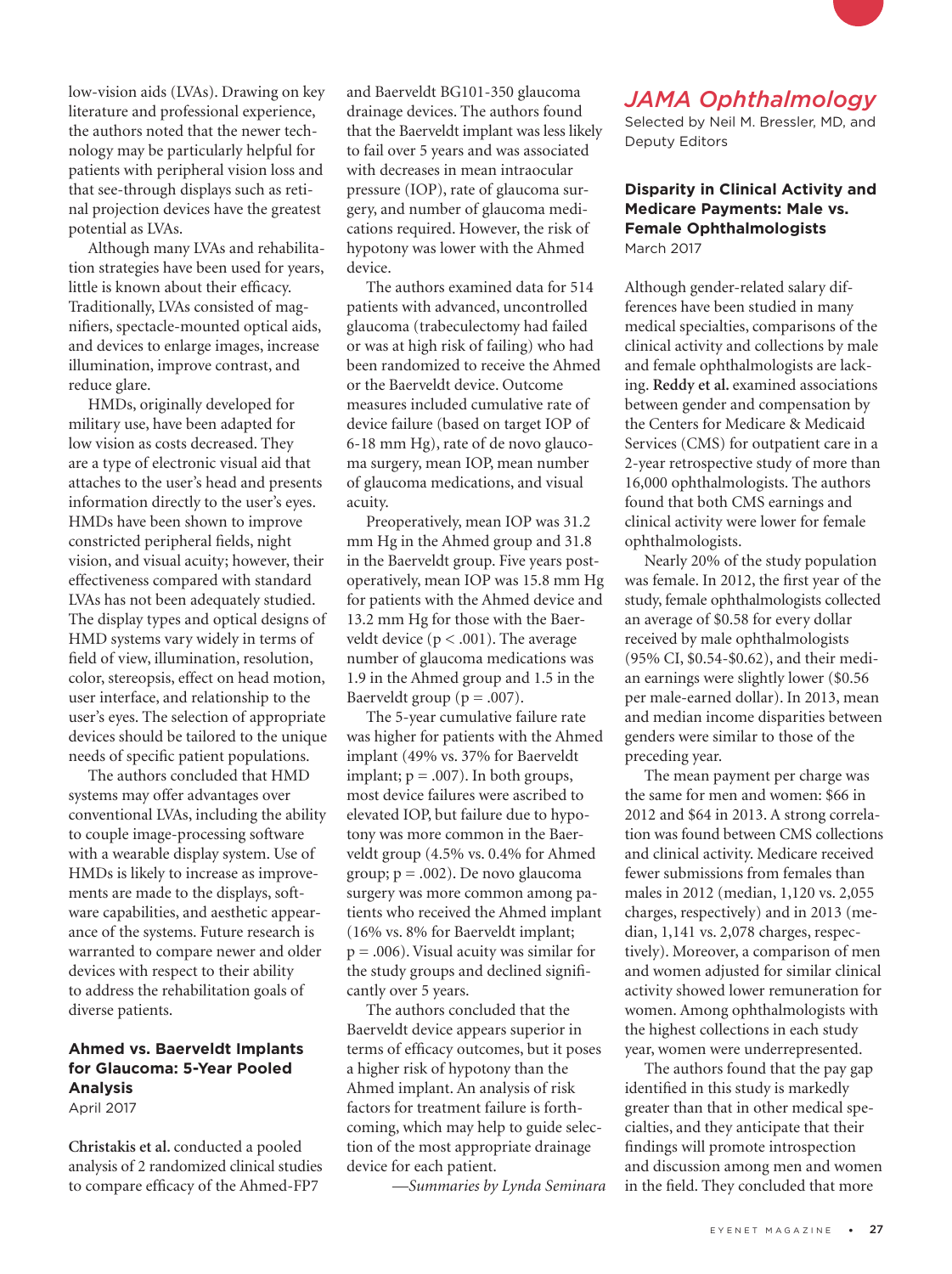

## **Differences in Ocular Symptom Documentation Between EMR and Patient Reports**

March 2017

**Valikodath et al.** performed an observational study to determine whether symptoms reported by patients on an eye symptom questionnaire (ESQ) were consistent with those documented in their electronic medical record (EMR). The authors found substantial discordance in symptom reporting between these methods and noted that many symptoms reported on the ESQ were absent from the EMR.

Data for the following ocular symptoms were collected from ESQs and EMRs of 162 adult patients: blurry vision, pain/discomfort, glare, itching, light sensitivity, burning/stinging, gritty sensation, and redness. Symptom reporting was analyzed using κ statistics and McNemar tests. Disagreement was defined as a negative report or no mention in the EMR of a symptom that had been noted by the patient as being moderate or severe on the ESQ. Logistic regression was applied to investigate whether the probability of disagreement between records correlated with specific patient factors, physician characteristics, or diagnoses.

ESQ and EMR reports of glare, blurry vision, pain/discomfort, and redness were discordant for 48%, 34%, 27%, and 25% of participants, respectively. Agreement was poor to fair (κ range, −0.02 to 0.42). Discordant reporting usually was characterized by a positive symptom report on an ESQ that was not documented in the EMR (Holm-adjusted McNemar, p < .03 for all symptoms except blurry vision). The likelihood of patient-reported blurry vision being documented in the EMR was greater during visits by new patients than by returning patients. Discordant reporting of blurry vision, pain/discomfort, or redness did not

correlate significantly with patient age, gender, diagnosis, or physician characteristics (e.g., duration of practice, volume of work, presence of medical scribe). Whenever a patient reported 3 or more symptoms on the ESQ, the 2 records were not fully concordant.

The authors concluded that because of substantial inconsistencies between patient and EMR reports of ocular symptoms, EMR content should not be considered a comprehensive resource for patient care or large-scale research. Additional studies are warranted to determine reasons for the discordant reporting. *(Also see related commentary by Christina Y. Weng, MD, MBA, in the same issue.)*

#### **Retinal Recovery After Iatrogenic Macular Detachment for Gene Therapy** March 2017

**Simunovic et al.** observed the effects of limited iatrogenic macular detachment on retinal structure and function after delivery of gene therapy to the subretinal space. They found that structural recovery occurred within 1 week and function generally was restored by 1 month.

Five men with choroideremia of confirmed genetic etiology participated in this prospective, interocularly controlled study. Gene therapy consisted of unilateral subretinal injection of a 0.1-mL solution containing  $1 \times 1011$ particles of AAA.REP1 (an adeno-associated viral vector encoding Rab Escort Protein 1). Before surgery and at 1 week and 1 month after it, retinal structure was evaluated with optical coherence tomography, and retinal function was assessed by microperimetry, best-corrected visual acuity (BCVA), and the Farnsworth-Munsell 100-hue test.

In all patients, subretinal fluid dissipated within 1 week after surgery. By 1 month postoperatively, the mean change in central foveal thickness was +9.6 μm for treated eyes and +8.8 μm for control (fellow) eyes. Mean BCVA of treated eyes also improved by the 1-month mark (mean change from baseline, +5.4 letters vs. +0.8 letters for control eyes). From baseline to 1

month postsurgery, threshold sensitivity increased for 3 treated eyes and decreased for 2.

Color discrimination was variable. Although most treated eyes functioned at or above baseline, 1 patient had worsening of a preexisting Verriest type III deficiency in color vision at 1 month. This suggests that the optical density of cone photopigments is decreased in the early postoperative period. No patients had a postoperative shift in the preferred locus of retinal fixation, as measured by microperimetry.

The authors concluded that structural and functional restoration of the retina develops asynchronously after iatrogenic detachment, with structural recovery occurring within 1 week and visual acuity returning within 1 month. The improvements may be accompanied by subtle alterations in threshold sensitivity and color discrimination. These recovery kinetics may be ascribed to the combination of functional gains from REP1 expression and functional losses from retinal detachment. *(Also see related commentary by Jacque L. Duncan, MD, in the same issue.) —Summaries by Lynda Seminara*

# OTHER JOURNALS

Selected by Deepak P. Edward, MD

#### **FACE-Q Eye Module for Measuring PROMs After Cosmetic Eye Treatments**

*JAMA Facial and Plastic Surgery* 2017;19(1):7-14.

Cosmetic eye treatments can dramatically change a person's appearance, but the outcomes are rarely measured from the patient's perspective. **Klassen et al.**  described the development and psychometric evaluation of FACE-Q Eye Module scales, designed for patient-reported outcome measurements (PROMs) after aesthetic eye treatment.

The FACE-Q is a validated PROM that was developed to address the lack of instruments for facial aesthetic procedures. It includes more than 40 scales and checklists that measure appearance, health-related quality of life, adverse effects of treatment, and the patient experience of care. The FACE-Q